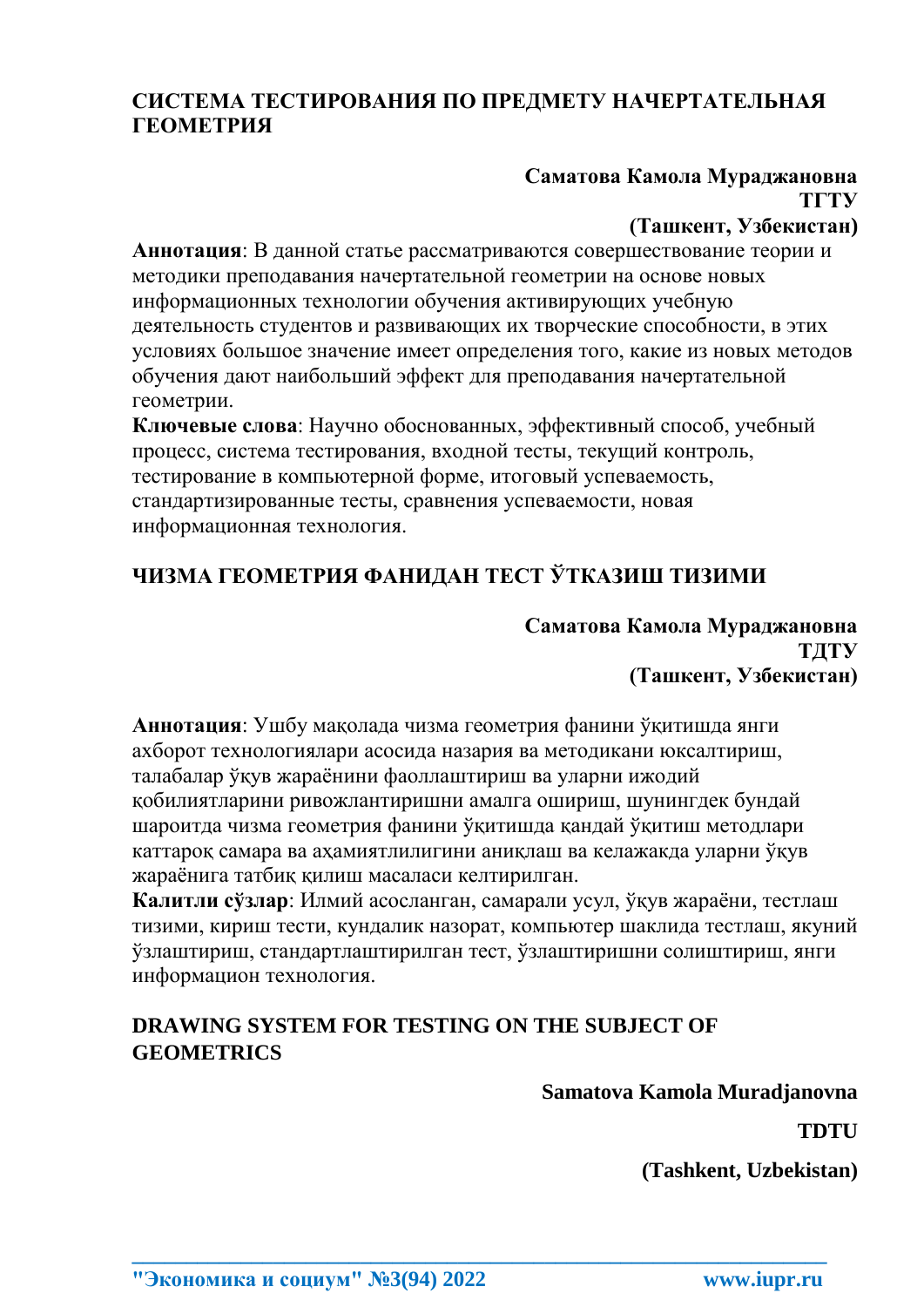**Annotation:** In this article, the issue of raising the theory and methodology on the basis of new information technology in the teaching of the science of drawing geometry, activating the educational process of students and the implementation of their creative abilities, as well as determining the greater effectiveness and importance of what teaching methods in the teaching of the science of drawing geometry in

**Key words:** scientifically based, effective method, educational process, testing system, entrance test, Daily control, testing in computer form, final mastering, standardized testing, comparison of mastering, new information technology.

Drawing geometry is one of the fundamental educational sciences, develops visual thinking, as well as shapes the intuitions of future professionals, which is necessary for any engineering and scientific creativity. The emergence of new disciplines in the curricula of higher technical education institutions, the subject of Descriptive Geometry

the reduction of the allocated hours raises the question of optimizing the size of this fan, taking into account modern requirements. This will require the use of modern and science-based techniques to control daily and final knowledge. According to many experts in the field of pedagogical qualimetry, to date, an ineffective, ineffective, uneducated approach and evaluation of the results of pedagogical activities hinders the development of the education system.

One of the most scientifically based and effective ways to control knowledge is testing. This method has a number of advantages over traditional oral and written control, the disadvantage of which is the high organizational difficulty, the limited time to check a large amount of work, the presence of a subjective and psychological factor. A comprehensive approach is needed in the implementation of the test system in the educational process. If the intermediate results are studied systematically, then the probability of achieving the expected result is high. To achieve these goals, it is necessary to make extensive use of access tests. They inform teachers about the level of preparation of students in the early stages of science teaching. The specialization of higher education teachers is focused on a specific subject, and in most cases they work with students for only one semester. Introductory tests in the science of descriptive geometry should be designed to determine students 'spatial thinking skills. If the results of the entrance tests are unsatisfactory, then it is necessary to pay more attention to the topics of introductory lectures and projection, so that it is not possible to move on to the study of subsequent sections without understanding the basics of science.

It is also necessary to develop the necessary tests to increase the effectiveness of the educational process in higher education. They are aimed at shaping the teacher's perception, shaping and diagnosing daily monitoring, and identifying problems in preparation and their causes.

Testing on topics allows each student and the whole group to determine their progress in learning the material. This allows you to focus on more difficult topics when adjusting the learning process. At the same time, the teacher also has the opportunity to take an individual approach to teaching each student and give different assignments based on the results obtained.

Most importantly, after organizing the test with the students, or discussing the test results, it is necessary to conduct a personal interview with the students or to identify mistakes in the test and find out their causes, with the participation of all students in the group. In many cases, we choose the second way, because, as a rule, after the test there are "typical" mistakes that many students make, which in turn requires discussion and analysis of the results within the team.

**\_\_\_\_\_\_\_\_\_\_\_\_\_\_\_\_\_\_\_\_\_\_\_\_\_\_\_\_\_\_\_\_\_\_\_\_\_\_\_\_\_\_\_\_\_\_\_\_\_\_\_\_\_\_\_\_\_\_\_\_\_\_\_\_**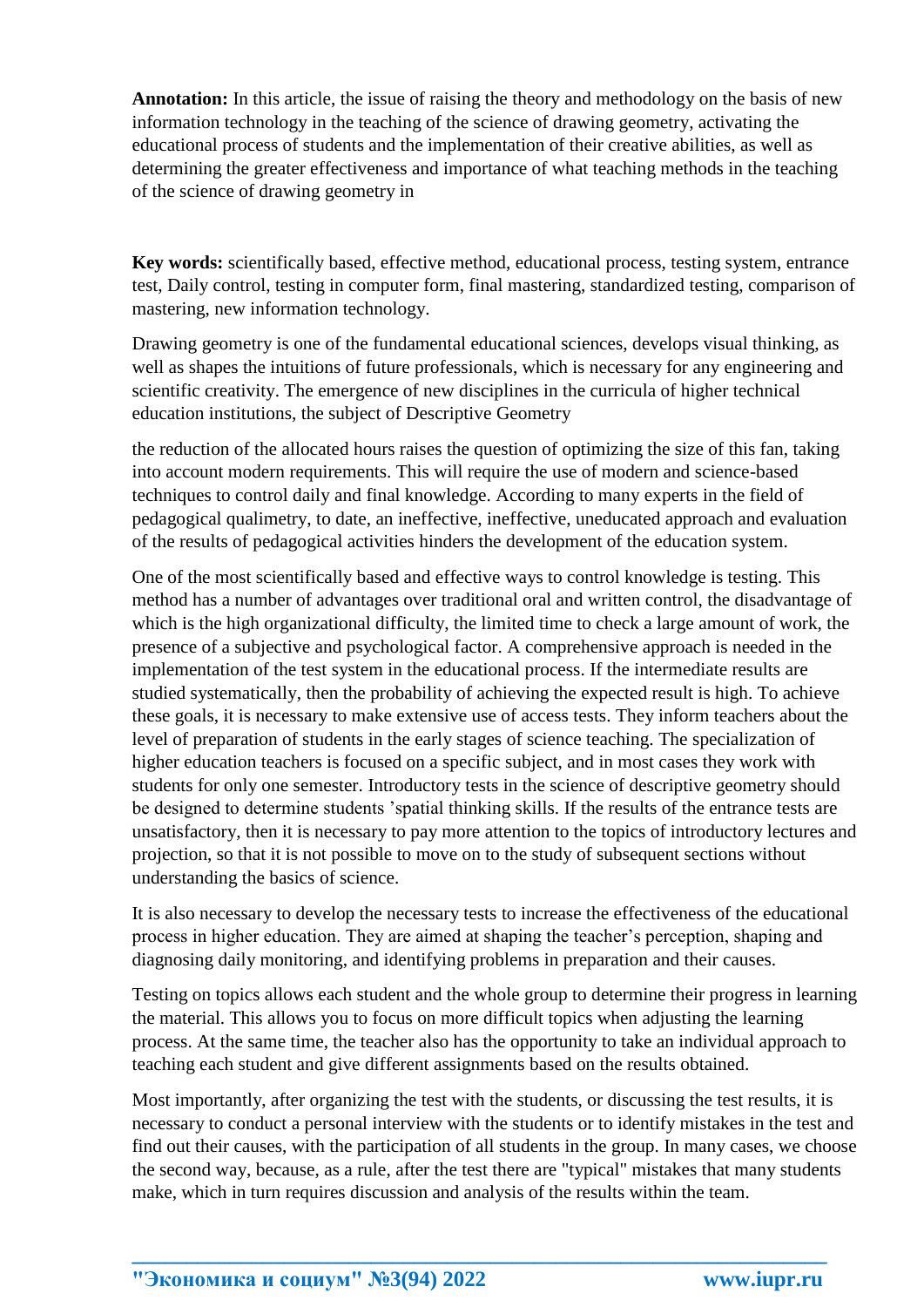Computer-based instructional tests are very effective in this regard, after a student completes an assignment incorrectly, or is provided with a fragment of electronic literature on the same topic or a solution to a similar problem. After the topic is studied, the student is given the opportunity to solve the problem again if it causes difficulties.

Often, the effectiveness of a teacher's work is assessed after students 'final mastery. In this case, the measure of mastery (final control work, oral assessment, etc.) is different for each teacher. Therefore, in order to assess the effectiveness of their work, it is necessary to use unique tests to measure the level of mastery of the material for all students studying this subject.

Standardized tests will be the result to compare the mastery of students of different specialties of the same university as well as to compare the same specialists of different universities.

The main purpose of the final test is to provide an objective assessment of learning outcomes after the end of the course. Depending on the goal achieved, it is possible to draw conclusions about the need for additional training, the effectiveness of the teacher's work or the effectiveness of teaching different programs to a group of teachers in the department.

Like all technologies, testing is based on scientific advances. He must have a thorough preparation of test takers, if he intends to prepare and implement pedagogical tests, first of all he must have a deep knowledge of the strict requirements and mathematical apparatus applied in the field of pedagogical measurements. Precisely untested, untested tests are capable of giving erroneous results, so using them will be a back step rather than a front step.

A poor test may not meet the requirements that define certain characteristics of this or that quality criterion, and may serve as a negative source of student knowledge. At the same time, this impression cannot be corrected during the testing process, unless, of course, the testing process is organized in a way that is compatible with the majority. Hence the need to scientifically substantiate the quality of test materials and mathematical-statistical processing of test results. It will be necessary to work in a direction that complements the scientific substantiation questions threefold. The first is to justify the choice of test content, the second is to bring the form of the task to the level of test requirements technology, the third is to direct the task to the systemic organizing property, to determine the results by processing the empirical presentation of tests based on analysis.

When creating a test, first of all, it is important to choose the content of the questions, which will determine the question in the test system, which will optimally reflect the content of the subject. The requirement for optimality should include questions about the use of a particular methodology of selection, a targeted approach, planning, and quality assessment of test content.

In forming the database of test tasks, it is necessary to take into account the technological requirements of the test description and the choice of distractors. These issues have been studied in detail in the work of many foreign and domestic educators.

The peculiarity of the science of descriptive geometry is that students must learn to work with graphical problems in drawing, for example, situational and dimensional, so they are required to complete the drawing to answer more than half of the test tasks proposed by us.

The process of scientifically substantiating test quality is divided into three stages: The empirical results of testing are the collection stage and the first initial step. The second stage is the processing of empirical data and the third stage is the interpretation of the processed issues. The purpose is to bring the level of testing to a certain quality criterion. Objectivity, reliability and timeliness are among the required criteria. The application of new information technologies

**\_\_\_\_\_\_\_\_\_\_\_\_\_\_\_\_\_\_\_\_\_\_\_\_\_\_\_\_\_\_\_\_\_\_\_\_\_\_\_\_\_\_\_\_\_\_\_\_\_\_\_\_\_\_\_\_\_\_\_\_\_\_\_\_**